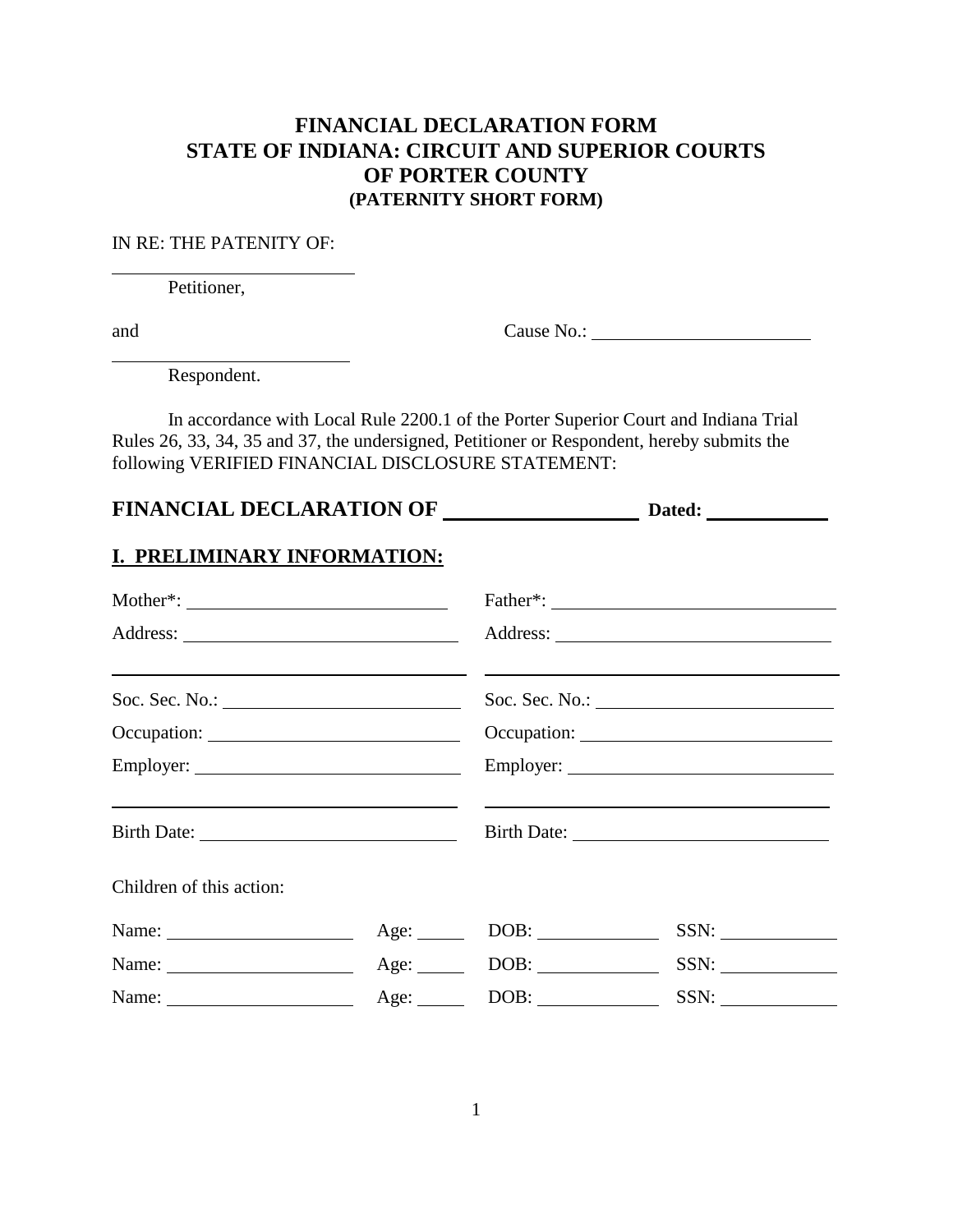For each child: Attached copy of birth certificate: \_\_\_\_\_\_ Yes \_\_\_\_\_ No

Attached copy of paternity affidavit: \_\_\_\_ Yes \_\_\_\_ No

Date of Filing of Petition:

Your children not subject to this proceeding:

| Lives with you: ____ Yes ____ No Receives Support: __ Yes ___ No Amount of Support:                                           |                                                      |  |
|-------------------------------------------------------------------------------------------------------------------------------|------------------------------------------------------|--|
|                                                                                                                               | Pays Support: Yes ______ No Amount of Support:       |  |
| Name: <u>Name:</u> Date of Birth: SSN:<br>Lives with you: ____ Yes ____ No Receives Support: __ Yes ___ No Amount of Support: |                                                      |  |
|                                                                                                                               | Pays Support: _____ Yes ______ No Amount of Support: |  |
|                                                                                                                               |                                                      |  |
| Lives with you: _____ Yes _____ No Receives Support: ___ Yes ____ No Amount of Support:                                       |                                                      |  |
|                                                                                                                               | Pays Support: Yes ______ No Amount of Support:       |  |
| Lives with you: _____ Yes _____ No Receives Support: ___ Yes ____ No Amount of Support:                                       |                                                      |  |
|                                                                                                                               | Pays Support: Yes ______ No Amount of Support:       |  |
| II. INCOME INFORMATION:<br>A. EMPLOYMENT HISTORY:                                                                             |                                                      |  |
|                                                                                                                               | Telephone No.: Length of Employment:                 |  |
|                                                                                                                               | Job Description:                                     |  |
| Gross                                                                                                                         |                                                      |  |

Income: Per week Bi-weekly Per month Yearly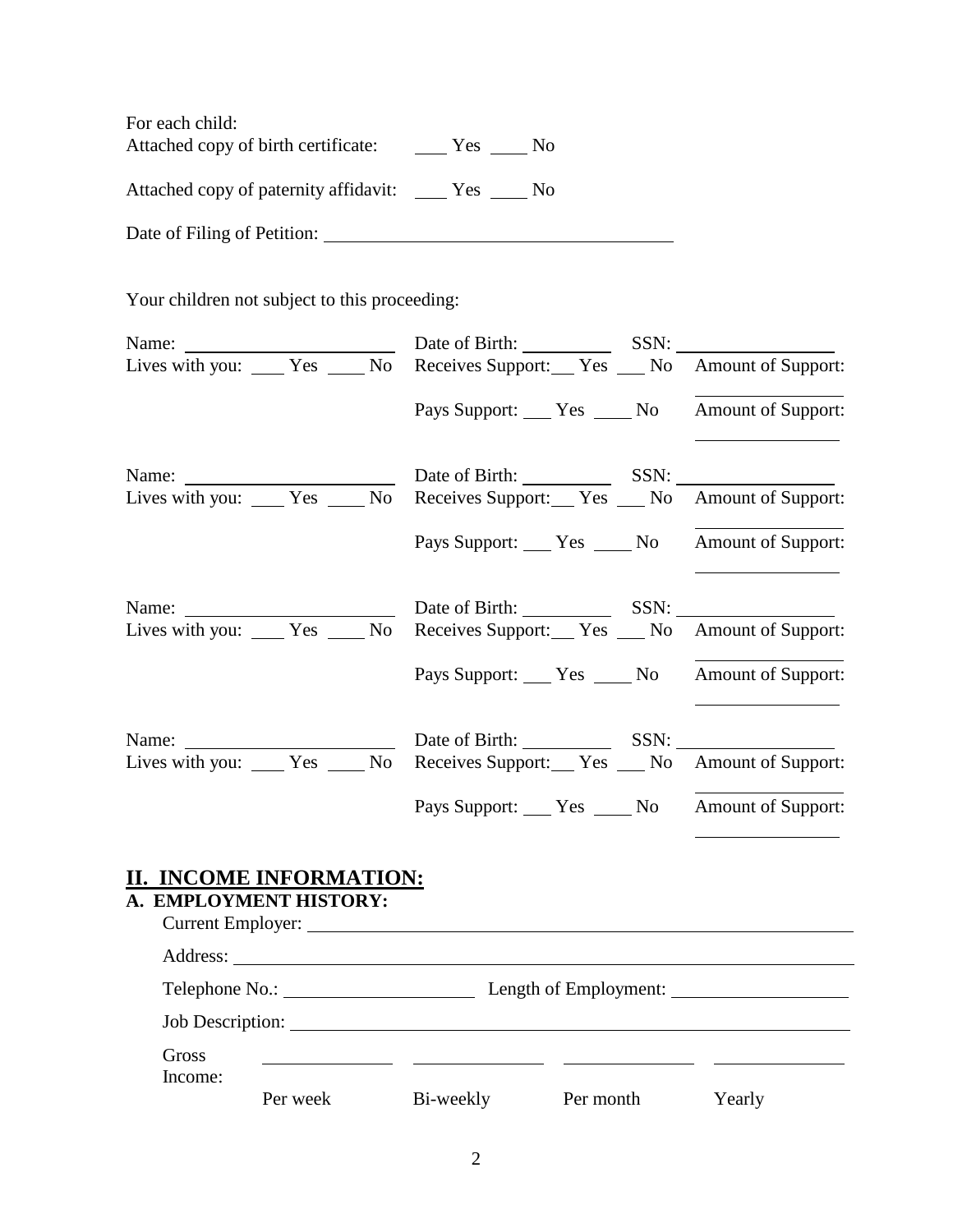### **B. EMPLOYMENT HISTORY FOR LAST 5 YEARS**:

| <b>Employer</b> | Dates of Employment | Compensation (per<br>wk/mol/yr) |
|-----------------|---------------------|---------------------------------|
|                 |                     |                                 |

 $\overline{\phantom{0}}$ 

÷,

### **C. INCOME SUMMARY**:

| 1. GROSS WEEKLY INCOME from: Salary and<br>wages, including commissions, bonuses, allowances, and _______<br>over-time |  |
|------------------------------------------------------------------------------------------------------------------------|--|
| Note: If paid monthly, determine weekly income by<br>dividing monthly income by 4.3<br>Pensions & Retirement           |  |
| Social Security                                                                                                        |  |
| Disability and unemployment insurance                                                                                  |  |
| Public Assistance (welfare, AFDC payments, etc.)                                                                       |  |
| Food Stamps                                                                                                            |  |
| Child supports received for any child(ren) not subject to<br>this action<br>Dividends and Interest                     |  |
| Rents received                                                                                                         |  |
| Income from present spouse/relationship                                                                                |  |
| All other sources (specify)                                                                                            |  |
| <b>TOTAL GROSS WEEKLY INCOME</b>                                                                                       |  |

#### ATTACH COPIES OF:

Last two Federal and State Income Tax Returns Five of your most recent payroll stubs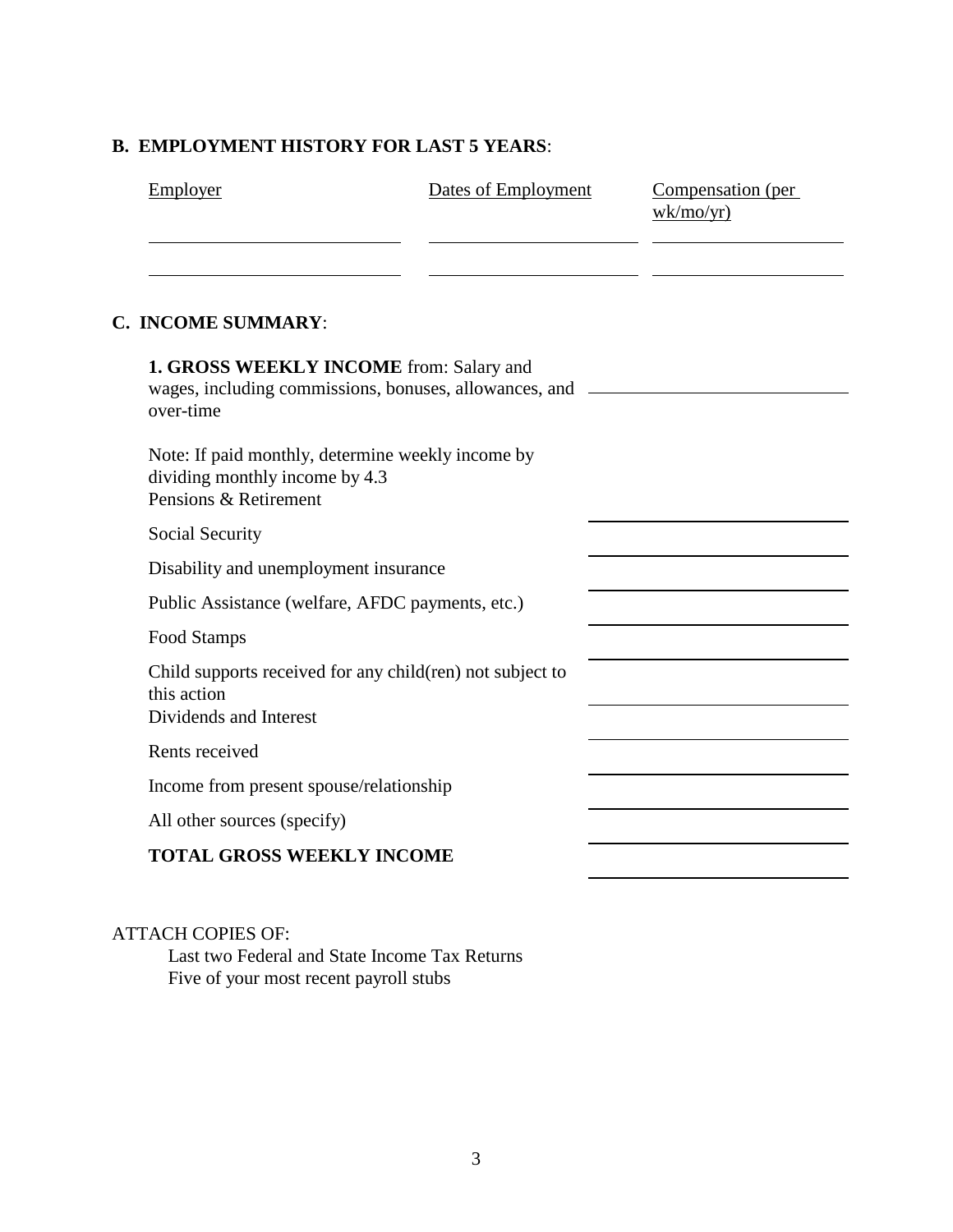## **III. HEALTH INSURANCE INFORMATION:**

| Name and Address of health care insurance company: ______________________________ |                                         |  |
|-----------------------------------------------------------------------------------|-----------------------------------------|--|
|                                                                                   |                                         |  |
| Name all persons covered under plan(s):                                           |                                         |  |
| Weekly cost of total health                                                       | Weekly cost of health insurance premium |  |

insurance premium: <u>subseteints and the set of children only:</u>

 $\mathbf{r}$ 

## **IV. MONTHLY BUDGET OF EXPENSES:**

| A. HOUSING                       | <b>Yourself</b> | <b>Children</b> |
|----------------------------------|-----------------|-----------------|
| 1. Rent                          |                 |                 |
| 2. Mortgage-principal & Interest |                 |                 |
| 3. Second Mortgage               |                 |                 |
| 4. Lot rent                      |                 |                 |
| 5. Home insurance                |                 |                 |
|                                  |                 |                 |
|                                  | Sub-Total:      |                 |
|                                  |                 |                 |
| <b>B. UTILITIES:</b>             |                 |                 |
| 1. Electricity                   |                 |                 |
| 2. Gas/Heating Oil               |                 |                 |
| 3. Telephone                     |                 |                 |
| 4. Water                         |                 |                 |
| 5. Other (itemize)               |                 |                 |
|                                  | Sub-Total:      |                 |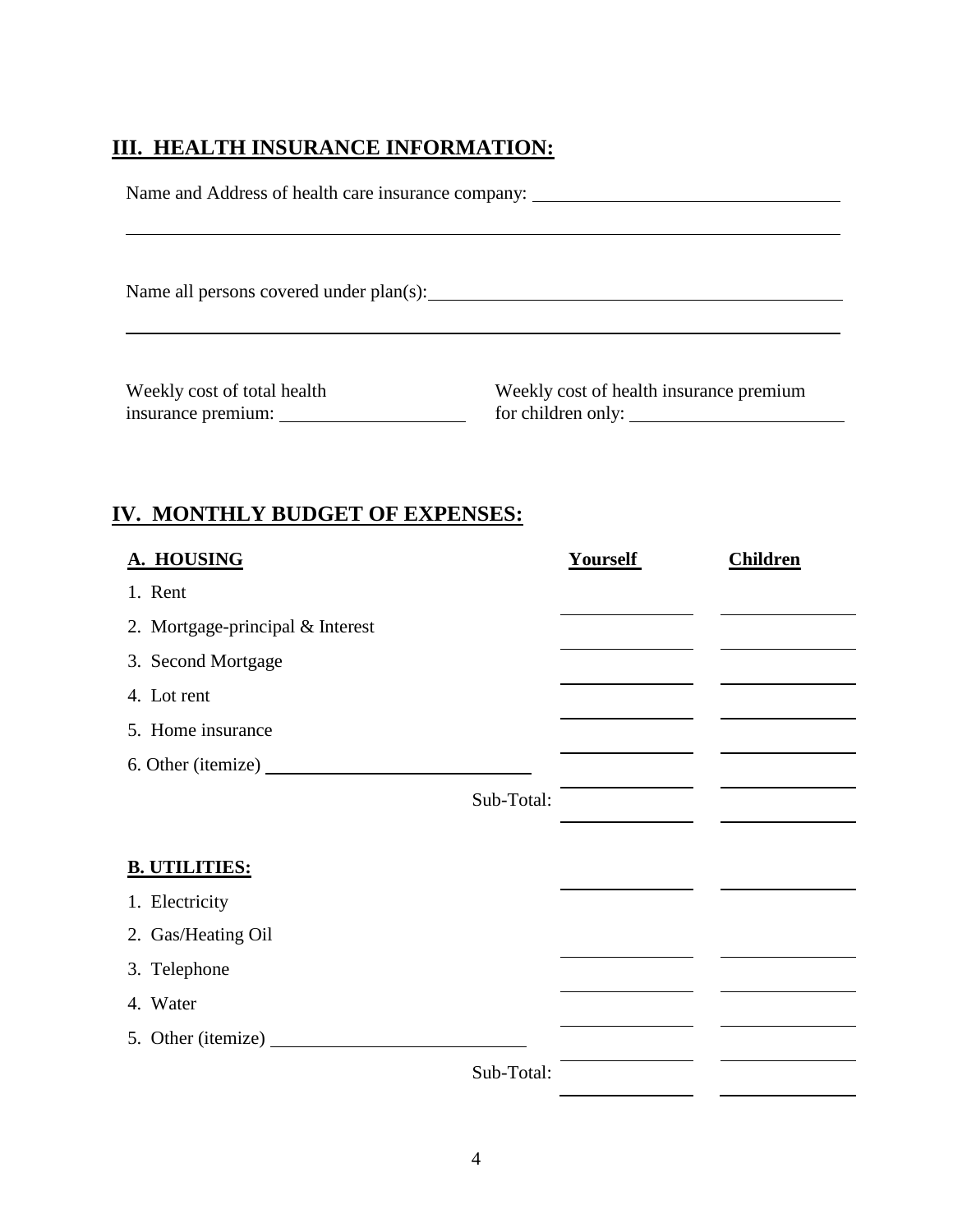#### **C. HOUSEHOLD MAINTENANCE**

| 2. Cable TV                        |  |
|------------------------------------|--|
| 3. Child Support withheld from pay |  |
| 4. Garnishments                    |  |
| 5. Credit cards                    |  |
| 6. Legal fines/costs               |  |
| 7. Other (itemize):                |  |
| Sub-Total:                         |  |
|                                    |  |
| <b>D. OTHER EXPENSES</b>           |  |
| 1. Food                            |  |
| 2. Clothing                        |  |
| 3. Transportation                  |  |
| 4. Health/medical/dental           |  |
| 5. Childcare/daycare               |  |
| 6. Personal/entertainment          |  |
| <b>E. ALL OTHER EXPENSES</b>       |  |
|                                    |  |

## **V. PROVISIONAL ARREARAGE COMPUTATIONS:**

If you allege the existence of a child support, maintenance, or other arrearage, attach all records or other exhibits regarding the payment history and complete the child support arrearage.

You must attach a Child Support Guideline Worksheet to your Financial Declaration Form or one must be exchanged with the opposing party/counsel within 10 days of receipt of the other parties' Financial Declaration Form.